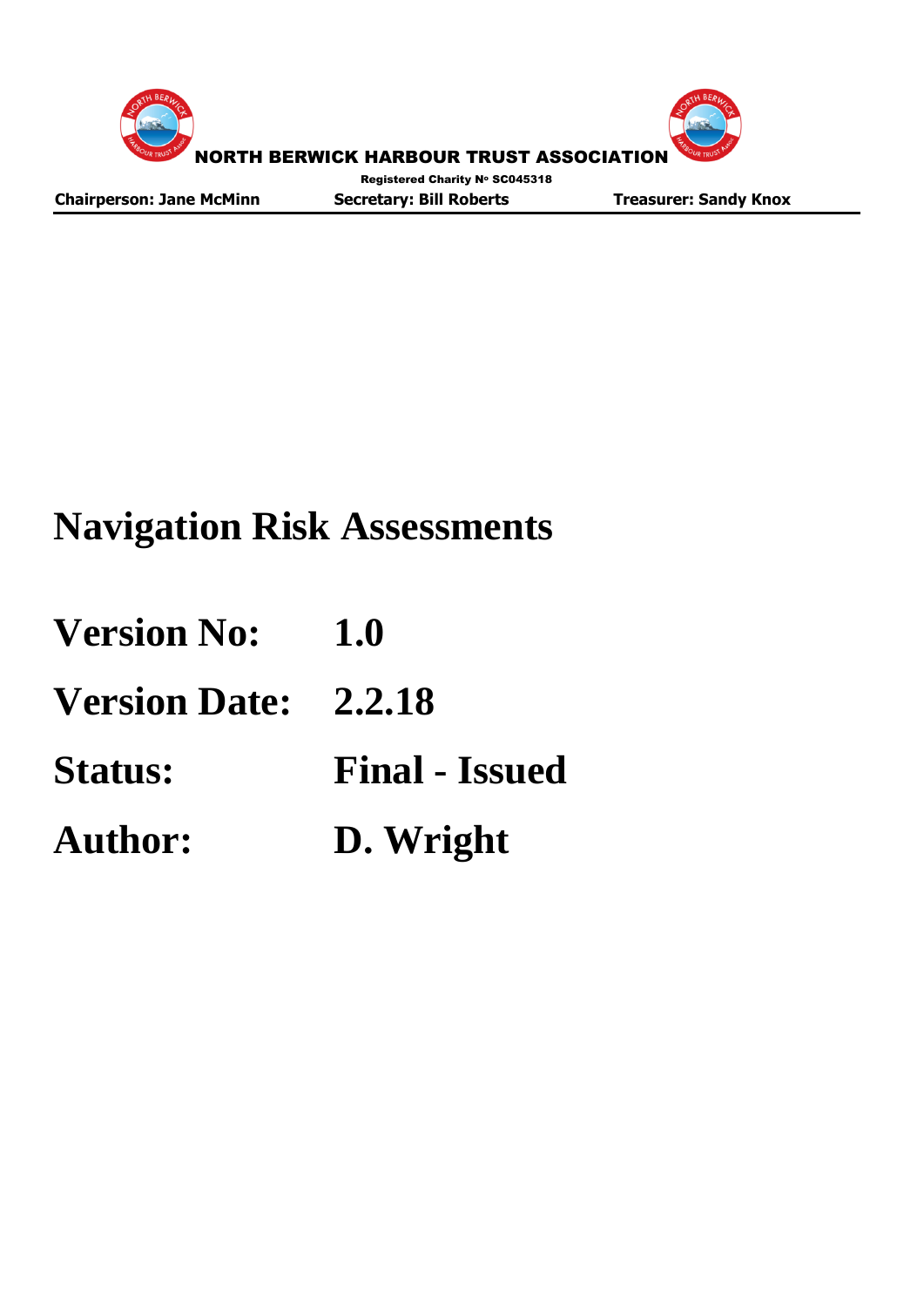# **Index**

| 1. |                                                                                      |                                                                                    |                 |  |  |  |  |  |  |  |
|----|--------------------------------------------------------------------------------------|------------------------------------------------------------------------------------|-----------------|--|--|--|--|--|--|--|
|    | 1.1                                                                                  |                                                                                    | Page 3          |  |  |  |  |  |  |  |
|    |                                                                                      | Page 3                                                                             |                 |  |  |  |  |  |  |  |
|    | Page 4 to 7<br>North Berwick Harbour Navigational Risk Assessment Methodology<br>1.3 |                                                                                    |                 |  |  |  |  |  |  |  |
| 2. | Page 8                                                                               |                                                                                    |                 |  |  |  |  |  |  |  |
| 3. |                                                                                      |                                                                                    |                 |  |  |  |  |  |  |  |
| 4. |                                                                                      |                                                                                    | Page 10 to $11$ |  |  |  |  |  |  |  |
| 5. |                                                                                      |                                                                                    |                 |  |  |  |  |  |  |  |
| 6. |                                                                                      | Marine Navigation Risk Assessments – Leisure Vessels under 12 metres Page 14 to 15 |                 |  |  |  |  |  |  |  |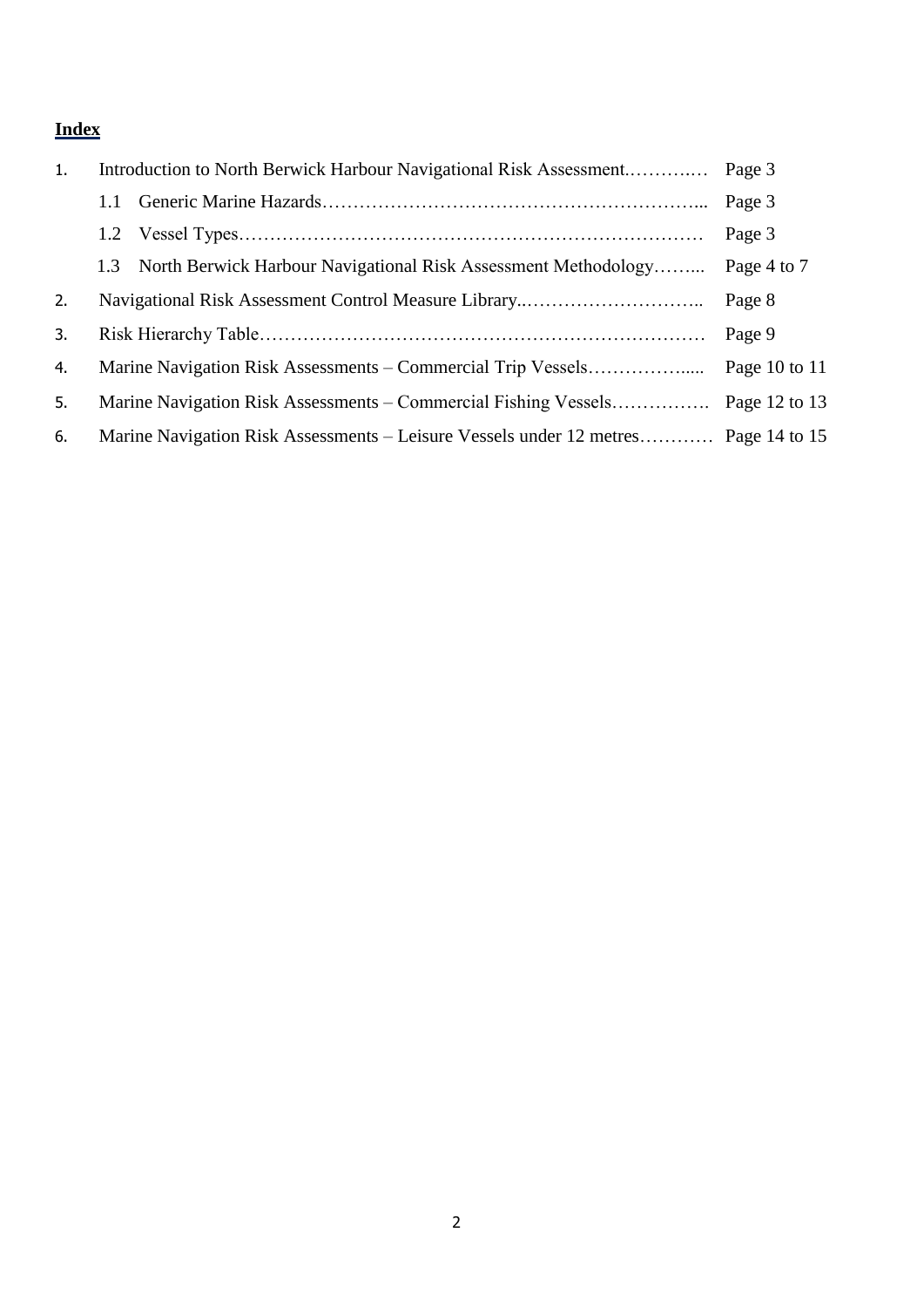#### **1. Introduction to North Berwick Harbour Navigational Risk Assessment: -**

The North Berwick Harbour Navigational Risk Assessment document has been compiled to formally identify all the marine hazards both commercial and leisure within the jurisdiction of the Harbour to support the Safety Management System (Port Marine Safety Code). A full assessment of the hazards has been carried out against a standard of acceptability. Where appropriate, risk reducing control measures have been put in place to eliminate or reduce the risk to as low as reasonably practicable (ALARP). In order to fully examine the hazards and risks, external stakeholders with specific skills and knowledge have been included in the process.

As with any Safety Management System, we have a robust monitoring and review system in place within the Port Marine Safety Code to fully support the validity of the Navigation Risk Assessment document.

For the purposes of this document the definition of "hazard" and "risk" are detailed below.

"Hazard": A potential source of harm, loss or injury.

"Risk": The probability of suffering harm or loss and is a measure of the frequency and consequence of a particular hazard.

Following stakeholder consultations, the following Generic Marine Hazards were identified.

#### **1.1 Generic Marine Hazards**

- 1. Fire potential for injury to persons and property.
- 2. Collision with fixed object vessel making contact with a fixed object, either Harbour infrastructure or moored vessel
- 3. Collision with another vessel whilst underway.
- 4. Bunkering/pollution potential for oil pollution.
- 5. Breakout vessel moorings or anchor failure
- 6. Diving diving operations becoming compromised.
- 7. Swimming incident swimmers becoming compromised.
- 8. Grounding Vessel making contact with sea bed or underwater obstruction.

Operating within the harbour we have the following three vessel types. Whilst all three are exposed to the same hazards, each have their unique risk levels, requiring the equivalent unique control measures to mitigate the risk.

#### **1.2 Vessel Types**

- 1. Trip vessels.
- 2. Commercial fishing.
- 3. Leisure and Small Craft Under 12m.

For the purposes of North Berwick Harbour Navigation Risk Assessment, the methodology adopted is as described below.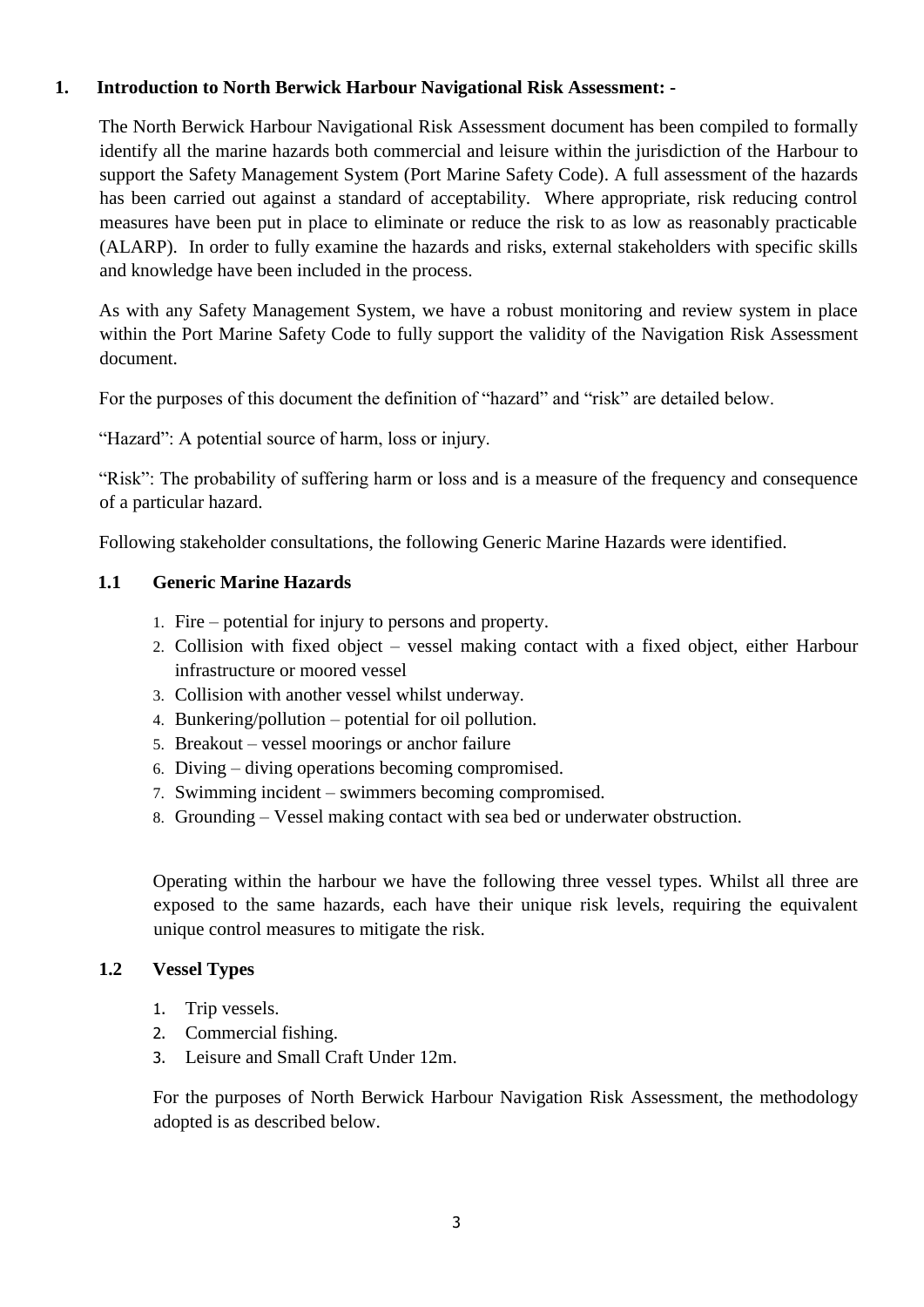#### **1.3 North Berwick Harbour Navigational Risk Assessment Methodology**

Risk is assessed by first assigning a value to the likelihood of the event (within the next 5 years) and then to the most likely severity of the consequence for the four categories; People, Operational/Property, Environment and Media/Reputation. The two values are multiplied and form the Risk Matrix. Finally, the Risk Matrix score is assigned one of the five colour coded classifications, Slight, Minor, Moderate, High and Intolerable. The Risk Classification indicates the magnitude and acceptability of the risk and determines whether the task can be performed and when additional mitigating control measures are required to bring the risk to ALARP (As Low As Reasonably Practicable) principles.

#### **Likelihood**

| <b>Level</b> | Likelihood within next 5 years                                                 |
|--------------|--------------------------------------------------------------------------------|
| 1            | Remote - may occur in exceptional<br>circumstances.                            |
| 2            | Unlikely - could occur but doubtful.                                           |
| 3            | Possible - Uncommon but known to<br>occur.                                     |
| 4            | Likely – Likely to occur sometime in<br>the next 1-2 years.                    |
| 5            | Almost certain – Common or<br>repeating experience which occurs<br>most years. |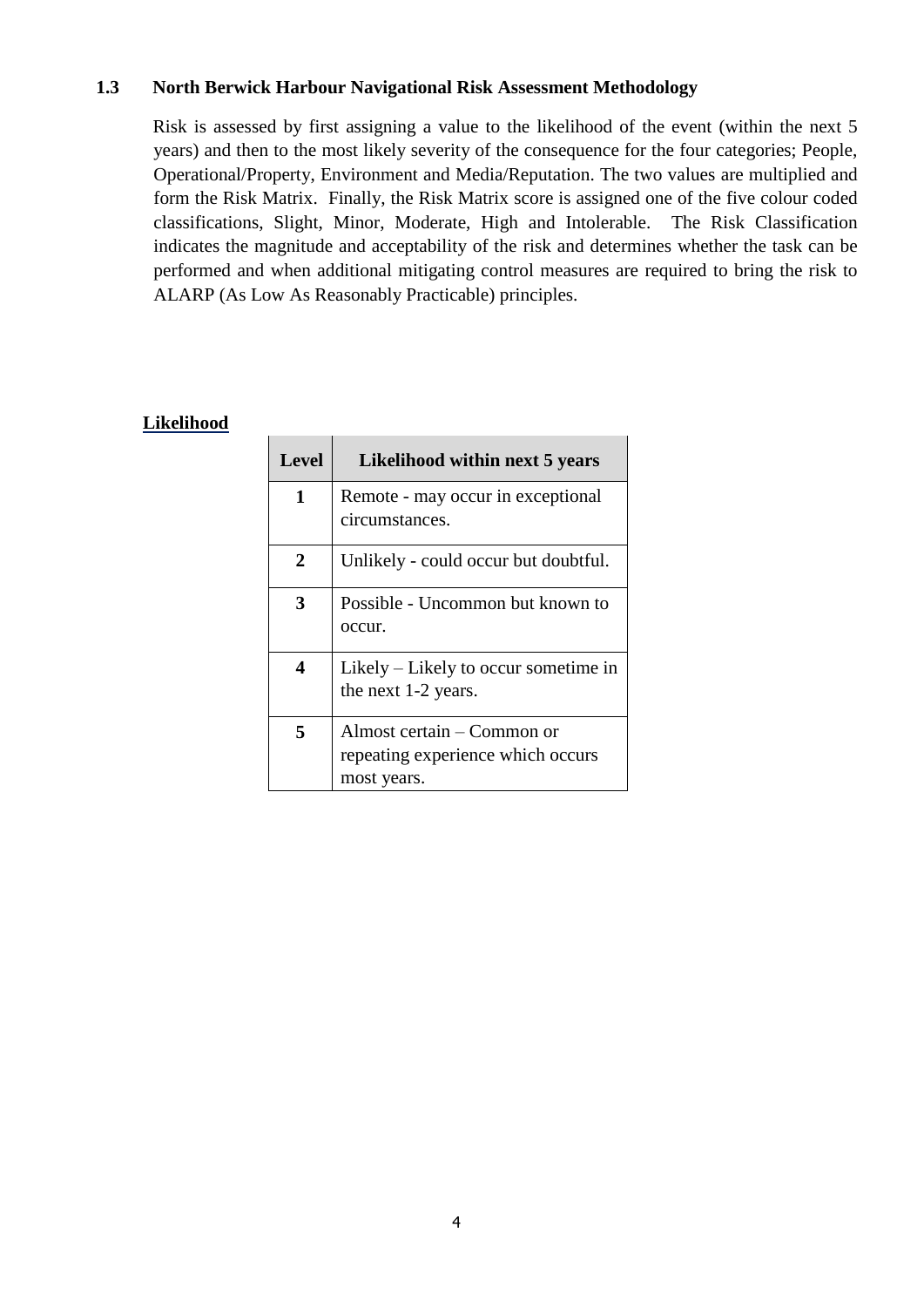# **Severity**

| <b>Level</b>   | <b>People</b>                                                                                                                                     |
|----------------|---------------------------------------------------------------------------------------------------------------------------------------------------|
| 1              | First Aid Medical treatment, no lost<br>time.                                                                                                     |
| $\overline{2}$ | Injury requiring minor professional<br>intervention, self cert lost time.                                                                         |
| 3              | Injury requiring hospital stay, some<br>irreversible damage, reportable with<br>less than 2 weeks off. Or MAIB<br>reporting off more than 3 days. |
| 4              | Major or permanently disabling<br>injury. HSE or equivalent enquiry,<br>lost time greater than 2 weeks.                                           |
| 5              | Fatal injury, possible large number<br>of victims. Police investigation.                                                                          |

| <b>Level</b> | <b>Operational/Property</b>                                                                 |
|--------------|---------------------------------------------------------------------------------------------|
| 1            | No damage to vessel or structure.                                                           |
| 2            | Minor damage to vessel or structure.                                                        |
| 3            | Moderate damage to vessel or<br>structure requiring repairs to return<br>to service.        |
| 4            | Major damage to vessel or structure<br>requiring long term repairs to return<br>to service. |
| 5            | Very serious damage with possible<br>criminal proceedings.                                  |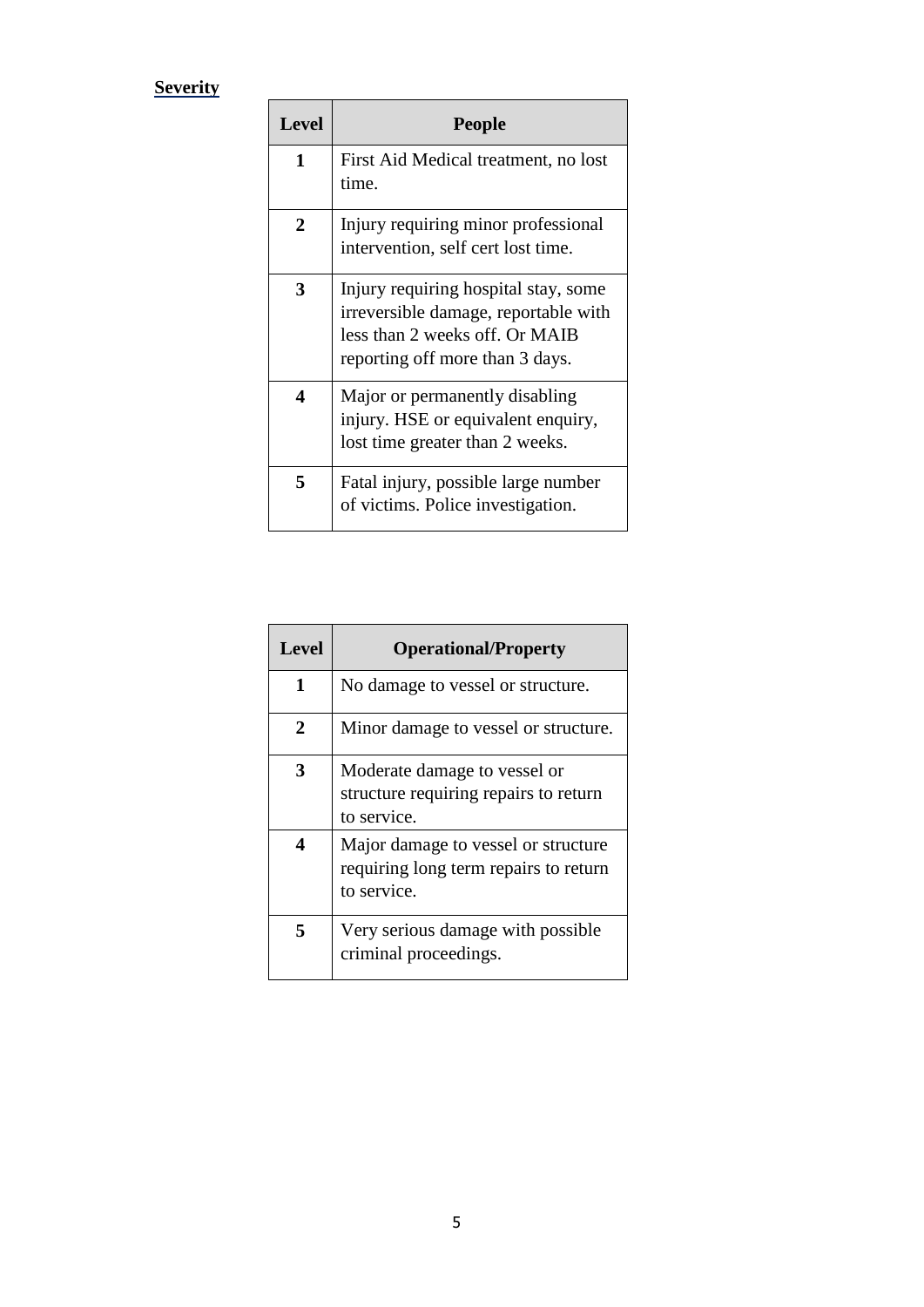| <b>Level</b> | <b>Environment</b>                                                                                                                                                           |
|--------------|------------------------------------------------------------------------------------------------------------------------------------------------------------------------------|
| 1            | Reported but no confirmed impact or<br>lasting effect.                                                                                                                       |
| 2            | Tier 1 spill, limited and local impact,<br>recovery within six months.                                                                                                       |
| 3            | Tier 2 spill, medium impact,<br>recovery longer than six months.                                                                                                             |
| 4            | Tier 3 spill confined to harbour.<br>Major impact on ecosystem. Loss of<br>commercial/recreational use,<br>recovery longer than six months.                                  |
| 5            | Tier 3 spill not confined to harbour.<br>Major impact on ecosystem. Loss of<br>commercial/recreational use or<br>conservation interest, recovery<br>longer than three years. |

| <b>Level</b> | <b>Media/Reputation</b>                                                              |
|--------------|--------------------------------------------------------------------------------------|
| 1            | No coverage.                                                                         |
| 2            | Local coverage.                                                                      |
| 3            | Regional coverage.                                                                   |
| 4            | National coverage, local government<br>intervention, major customer<br>intervention. |
| 5            | International coverage, government<br>intervention, major stakeholder<br>withdrawal. |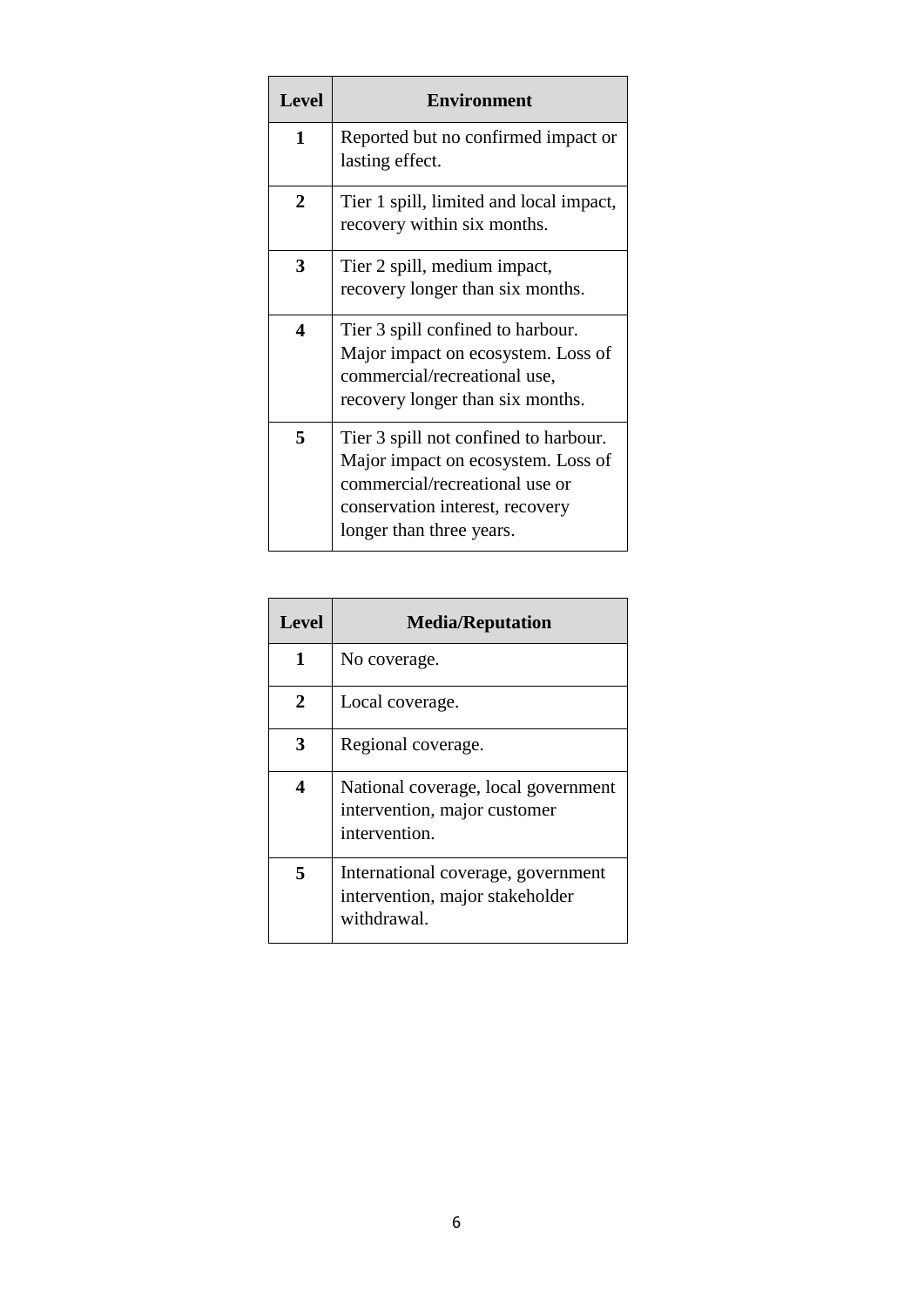#### **Risk Matrix**

|                   | Level 1 | Remote                |                | $\overline{2}$ | 3       | $\overline{4}$  | $\overline{5}$ |
|-------------------|---------|-----------------------|----------------|----------------|---------|-----------------|----------------|
| <b>Likelihood</b> | Level 2 | Unlikely              | $\overline{2}$ | $\overline{4}$ | 6       | 8               | 10             |
|                   | Level 3 | Possible              | 3              | 6              | 9       | 12              | 15             |
|                   | Level 4 | Likely                | 4              | 8              | 12      | 16 <sub>i</sub> | 20             |
|                   | Level 5 | <b>Almost Certain</b> | 5              | 10             | 15      | <b>20</b>       | 25             |
|                   |         | <b>Severity</b>       | Level 1        | Level 2        | Level 3 | Level 4         | Level 5        |

#### **Risk Classification**

| <b>Score</b> | <b>Classification</b> | <b>Definition</b>                                                                                                                                                            |
|--------------|-----------------------|------------------------------------------------------------------------------------------------------------------------------------------------------------------------------|
| $1-2$        | <b>Slight</b>         | No action required.                                                                                                                                                          |
| $3 - 4$      | <b>Minor</b>          | No additional control measures required. Monitor for<br>changes.                                                                                                             |
| $5-9$        | <b>Moderate</b>       | Task can be performed under supervision of responsible<br>person.<br>Risk reduction plan to be created to affect ALARP principles                                            |
| $10 - 14$    | <b>High</b>           | Task can only be performed after further additional Risk<br>Assessment and authorisation of Harbour Master. Risk<br>reduction plan to be created to affect ALARP principles. |
| $15 - 25$    | <b>Intolerable</b>    | Task is not authorised under any circumstances.                                                                                                                              |

The risk is first calculated for all four categories assuming no control measures in place and this is the **'Inherent Risk'**. The control measures are then applied to reduce the risk to ALARP and re-calculated for all four categories, which gives the final **'Residual Risk'.** 

The risk assessment process will individually classify the 9 generic marine hazards, as they relate to the 3 vessel types. In addition, the 3 vessel types will be individually classified in relation to the generic marine hazard of potential collision with each other.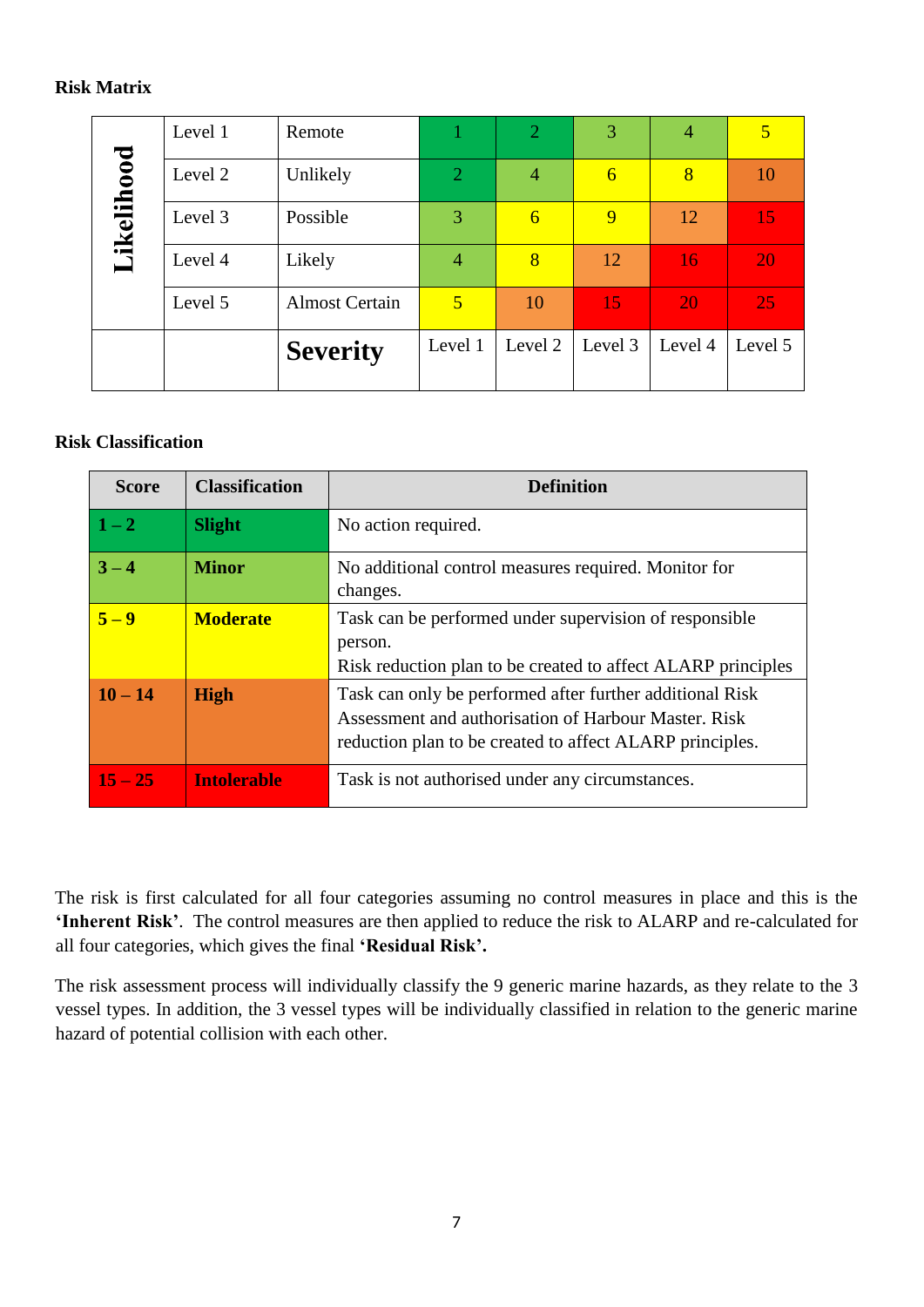### **2. Navigation Risk Assessment Control Measure Library:**

| <b>Number</b> | <b>Control Measure</b>                                                                                                                  |
|---------------|-----------------------------------------------------------------------------------------------------------------------------------------|
| 1.            | Passage Planning commercial trip vessels. IMO Guidelines.                                                                               |
| 2.            | Passage Planning commercial fishing vessels. IMO Guidelines.                                                                            |
| 3.            | Passage Planning Leisure Craft. RYA schemes and IMO Guidelines.                                                                         |
| 4.            | Speed restriction in the fairway. Management Rules.                                                                                     |
| 5.            | Speed restrictions entering harbour to minimise risk of berth surge. Management Rules.                                                  |
| 6.            | Speed restriction in Harbour. West Bay area. Management Rules.                                                                          |
| 7.            | Weather restrictions. Harbour mouth booms utilised. Harbour Closure.                                                                    |
| 8.            | Published depths.                                                                                                                       |
| 9.            | North Berwick Harbour Local Notice to Mariners.                                                                                         |
| 11            | North Berwick Harbour Emergency Response Plan.                                                                                          |
| 12            | North Berwick Harbour Oil Spill Plan.                                                                                                   |
| 13            | Bunkering and Pollution Prevention                                                                                                      |
| 14            | Individual vessel risk assessments for all commercial trip vessels.                                                                     |
| 15            | UK Maritime Legislation, STCW Training and including statutory fire and abandon ship<br>drills.                                         |
| 16            | SEPA Flood alerts/negative tidal surge warnings.                                                                                        |
| 17            | Height of water information from harbour mouth measuring gauge.                                                                         |
| 18            | IMO guidelines. International Regulations for Preventing Collisions at Sea, 1972<br>(COLREGs)                                           |
| 19            | Mooring training and procedures.                                                                                                        |
| 20            | Stakeholder meetings including leisure users and Yacht Club members                                                                     |
| 21            | Aids to Navigation                                                                                                                      |
| 22            | North Berwick Harbour Trust Website - Management Rules                                                                                  |
| 23            | North Berwick Harbour Trust Website - North Berwick Harbour Navigation and Berthing<br>Information.                                     |
| 24            | Signage. Safety information and/or mandatory instructions: from the seaward approaches;<br>low quay slipway; quayside; and beach front. |
| 25            | Harbour mouth exclusion zone - Management Rules                                                                                         |
| 26            | "No Swimming or diving" signs. Management Rules.                                                                                        |
| 27            | Qualification/Training for the Harbour Master                                                                                           |
| 28            | Installation of railings at specific locations of heightened risk.                                                                      |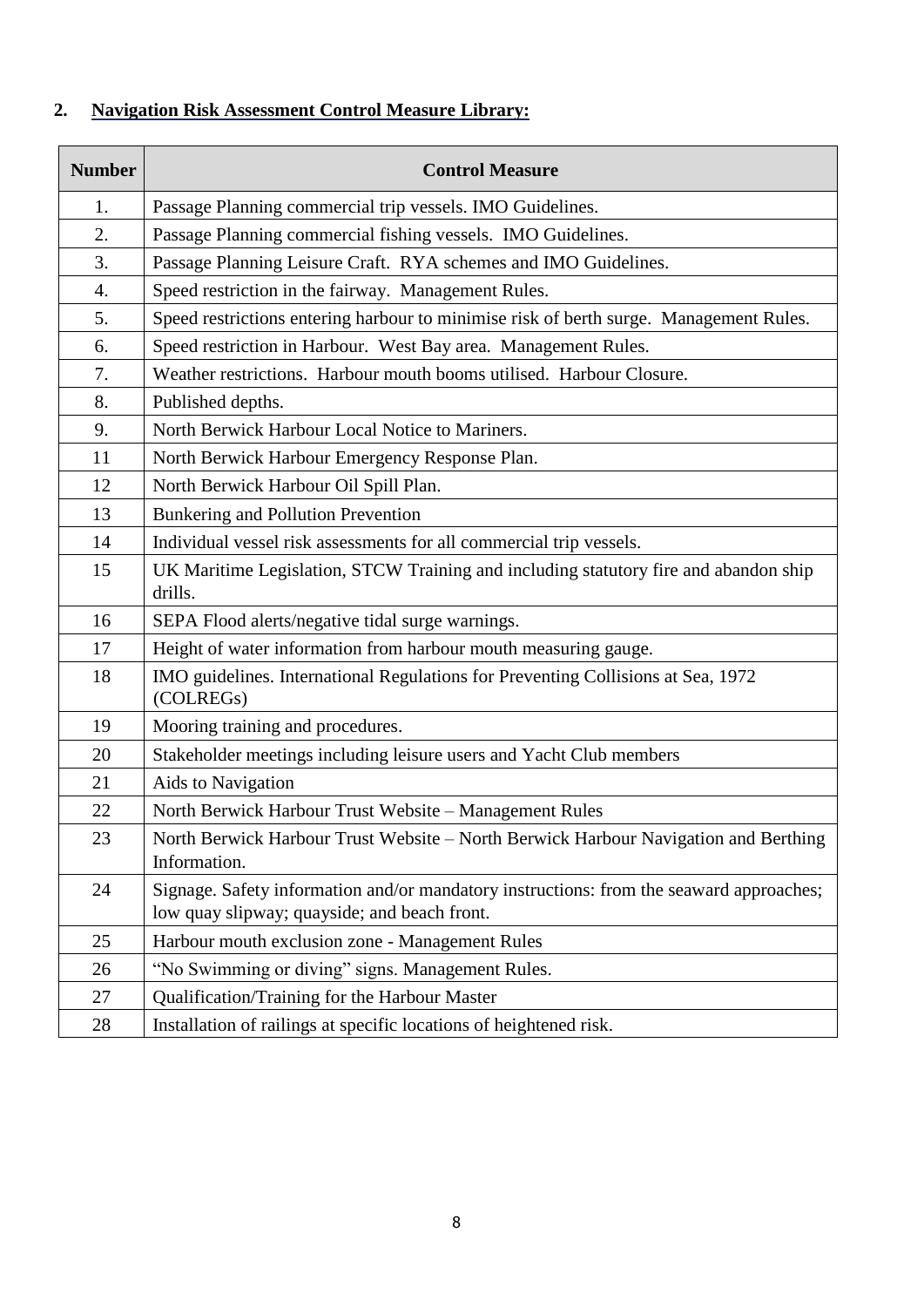#### **3. Risk Hierarchy Table:**

The level of risk hierarchy as detailed below for each vessel type is rated as Level 1 for highest risk and reducing as the Risk level number increases. The risk levels have been determined by taking the residual risk values and weighting the risk hierarchy on a sliding scale with the highest being risk to people, followed by property then environment and the lowest value on media.

| <b>RISK</b>             | <b>COMMERCIAL TRIP</b>               | <b>COMMERCIAL FISHING</b>            | <b>LEISURE VESSELS AND</b>           |
|-------------------------|--------------------------------------|--------------------------------------|--------------------------------------|
| <b>LEVEL</b>            | <b>VESSEL</b>                        | <b>VESSEL</b>                        | <b>SMALL CRAFT</b>                   |
|                         | <b>Fire Aboard</b>                   | <b>Fire Aboard</b>                   | <b>Fire Aboard</b>                   |
| $\overline{2}$          | <b>Collision with Fixed Object</b>   | <b>Collision with Fixed Object</b>   | <b>Collision with Fixed Object</b>   |
| 3                       | <b>Collision with Leisure Craft</b>  | <b>Collision with Leisure Craft</b>  | <b>Collision with Commercial</b>     |
|                         |                                      |                                      | <b>Trip Vessel or Fishing Vessel</b> |
| $\overline{\mathbf{4}}$ | <b>Collision with Commercial</b>     | <b>Collision with Commercial</b>     | <b>Collision with Leisure Craft</b>  |
|                         | <b>Trip Vessel or Fishing Vessel</b> | <b>Trip Vessel or Fishing Vessel</b> |                                      |
| $\overline{5}$          | <b>Swimming incident</b>             | <b>Swimming incident</b>             | <b>Swimming incident</b>             |
| 6                       | <b>Diving Incident</b>               | <b>Diving Incident</b>               | Diving incident                      |
| 7                       | <b>Pollution/Bunker Spill</b>        | <b>Pollution/Bunker Spill</b>        | <b>Pollution/Bunker Spill</b>        |
| 8                       | <b>Breakout/Mooring Parted</b>       | <b>Breakout/Mooring Parted</b>       | <b>Breakout/Mooring Parted</b>       |
| 9                       | Grounding                            | Grounding                            | Grounding                            |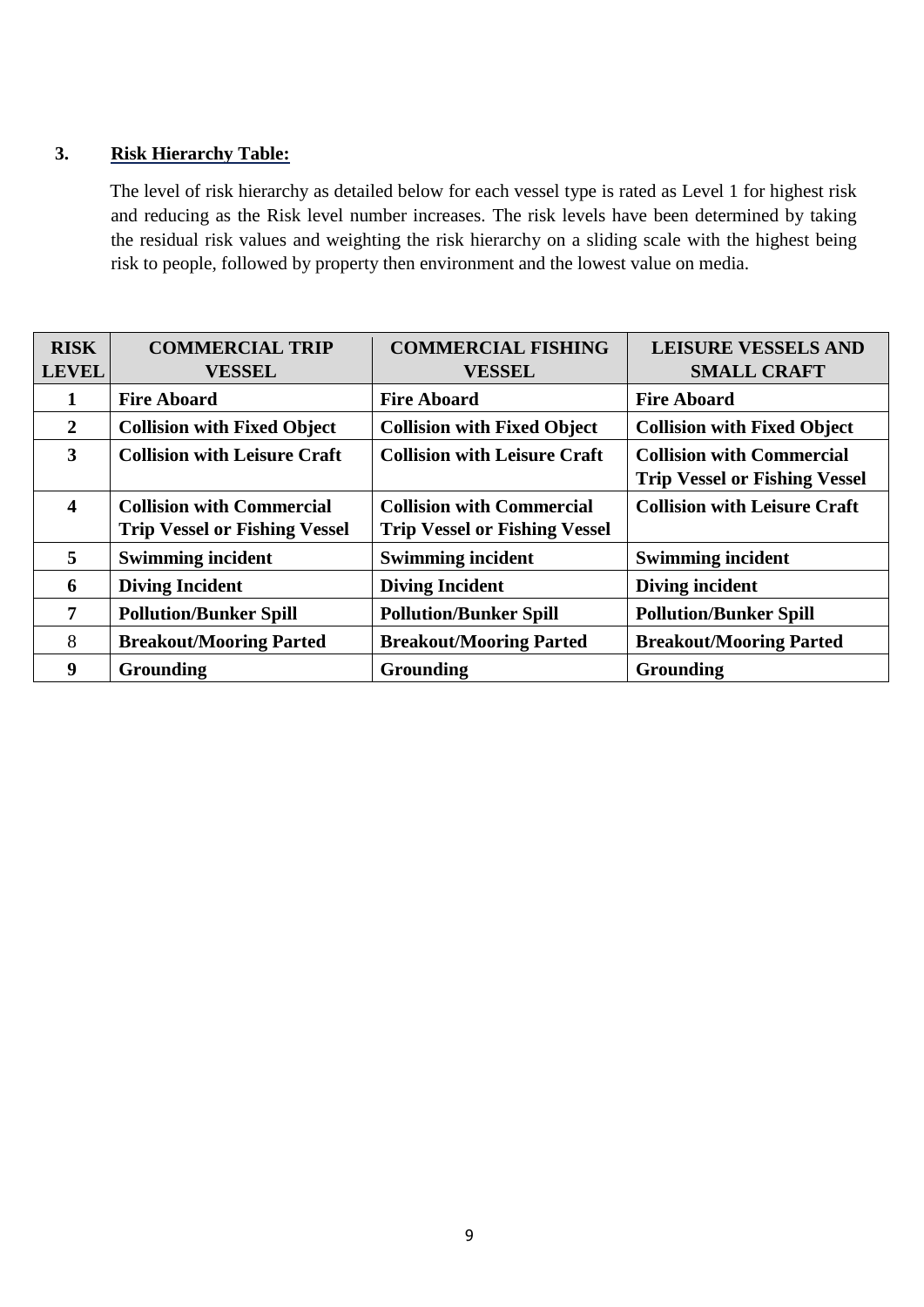# **Marine Navigation Risk Assessment – Commercial Trip Vessel**

|                                   |                                                                                                       | <b>Inherent Risk</b> |                 |                 |                                                                         |                |           |                    |                |                |                                                                   | Residual Risk         |                |                 |                                         |                |                 |                |                    |                 |                                                                                                                                                                    |
|-----------------------------------|-------------------------------------------------------------------------------------------------------|----------------------|-----------------|-----------------|-------------------------------------------------------------------------|----------------|-----------|--------------------|----------------|----------------|-------------------------------------------------------------------|-----------------------|----------------|-----------------|-----------------------------------------|----------------|-----------------|----------------|--------------------|-----------------|--------------------------------------------------------------------------------------------------------------------------------------------------------------------|
|                                   |                                                                                                       |                      | Severity        |                 |                                                                         |                |           | <b>Risk Rating</b> |                |                | Risk                                                              |                       |                |                 | Severity                                |                |                 |                | <b>Risk Rating</b> |                 |                                                                                                                                                                    |
| Hazard                            | Description                                                                                           | Likelihood           |                 |                 | People Property Environment   Media People Property Environment   Media |                |           |                    |                |                |                                                                   | Mitigation Likelihood |                | People Property | Environment   Media   People   Property |                |                 |                | Environment Media  |                 | Comments/Actions                                                                                                                                                   |
| Fire                              | Fire aboard.                                                                                          | $\mathfrak{Z}$       | 5 <sup>5</sup>  | 5 <sup>5</sup>  | 2                                                                       | 4              | <b>15</b> | 15 <sub>1</sub>    | 6 <sup>1</sup> | 12             | 1, 11, 12,<br>14, 15, 18,<br>22                                   | 2                     | 5              | $5\overline{)}$ | $\overline{2}$                          | $\overline{4}$ | 10              | 10             | $\overline{4}$     | 8               | Not possible<br>to remove<br>risk of fire<br>from vessels<br>totally. The<br>consequences<br>may be<br>severe.                                                     |
| Collision<br>With fixed<br>object | With either<br>side of<br>Harbour<br>entrance,<br>Pier/Berths<br>or vessels<br>made fast<br>alongside | $\mathfrak{Z}$       | $\overline{4}$  | $\overline{4}$  | 2                                                                       | 3              | 12        | 12                 | 6 <sup>1</sup> | 9 <sup>°</sup> | 1, 4, 5, 6,<br>12, 14, 15,<br>18, 19, 22,<br>23                   | $\overline{2}$        | 2              | 2               |                                         |                | $\overline{4}$  | $\overline{4}$ | $\overline{2}$     | $\vert 2 \vert$ | Any collision<br>likely to be low<br>speed with<br>minimal damage                                                                                                  |
| Collision                         | With Leisure<br>Vessel                                                                                | $\mathfrak{Z}$       | $5\overline{)}$ | $5\overline{)}$ |                                                                         | $\mathfrak{Z}$ | 15        | 15                 | $\mathbf{3}$   | 9              | 1, 3, 4, 5,<br>6, 14, 15,<br>18, 19, 20,<br>22, 23, 24,<br>25,    | $\overline{2}$        | $\mathfrak{Z}$ | 2               |                                         | 2              | $6\overline{6}$ | $\overline{4}$ | $\vert 2 \vert$    | $\overline{4}$  | Any collision<br>likely to be low<br>speed with<br>minimal damage<br>Passengers with no<br>seagoing<br>experience may be<br>at slightly higher<br>risk than crew.  |
| Collision                         | With another<br>Commercial<br><b>Trip Vessel</b><br>or<br>Commercial<br>Fishing<br>Vessel             | $\mathfrak{Z}$       | $\overline{5}$  | 5               | 2                                                                       | $\overline{4}$ | <b>15</b> | 15 <sub>1</sub>    | 6 <sup>1</sup> | 12             | 1, 2, 4, 5,<br>6, 11, 12,<br>14, 15, 18,<br>19, 22, 23,<br>24, 25 | $\overline{2}$        | $\mathbf{3}$   | 2               |                                         | 2              | 6               | $\overline{4}$ | $\overline{2}$     | $\overline{4}$  | Any collision<br>likely to be low<br>speed with<br>minimal damage.<br>Passengers with no<br>seagoing<br>experience may be<br>at slightly higher<br>risk than crew. |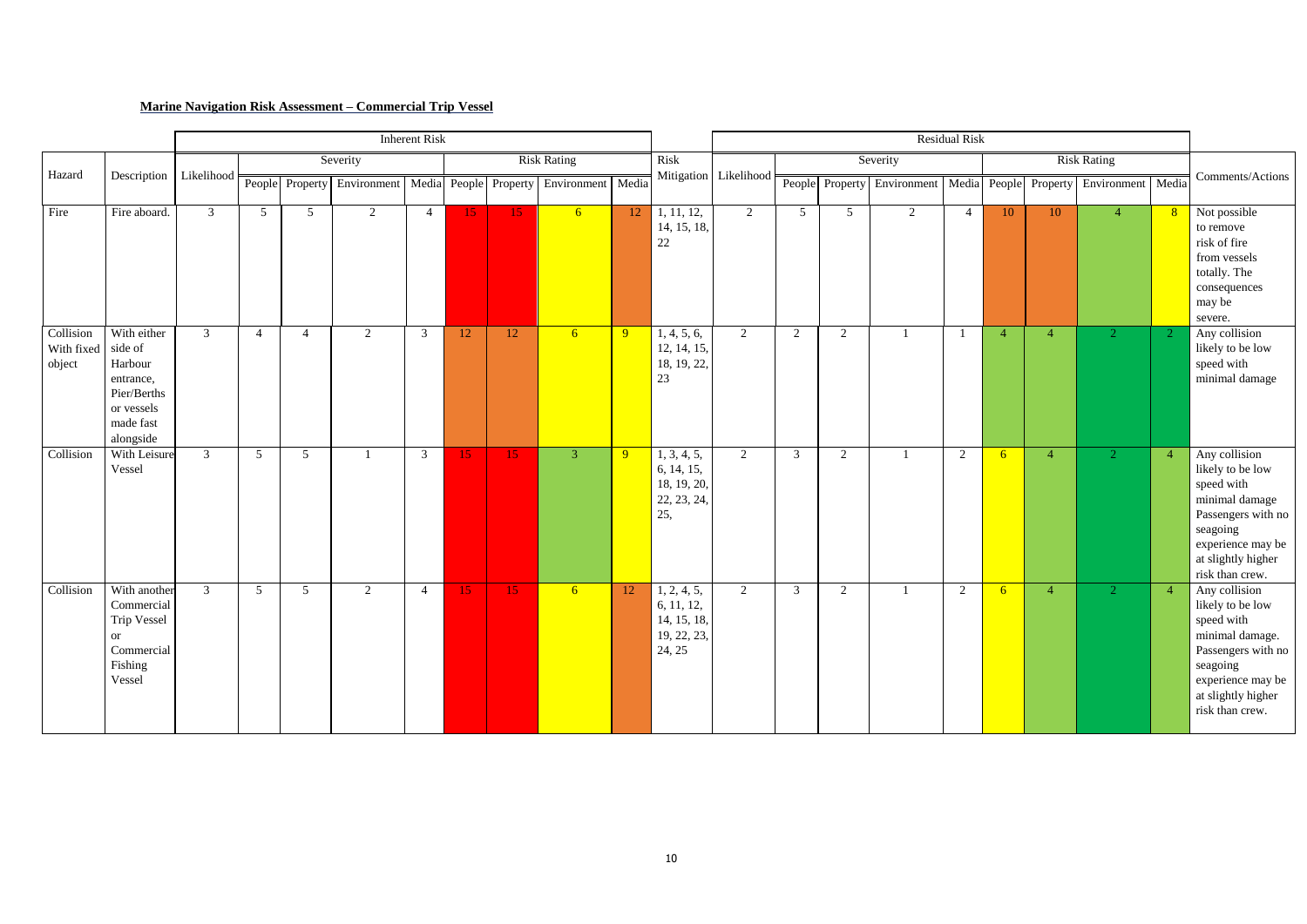| Swimming Swimmers<br>incident | endangered<br>by proximity<br>of moving<br>vessel                                    | 5 <sup>5</sup> | 5 <sup>5</sup>  |                |                |                | 25             | 5 <sup>5</sup> | 5 <sup>5</sup>  | 20              | 1, 4, 5, 6,<br>11, 14, 15,<br>18, 20, 22,<br>23, 24, 26,<br>27, 28 | $\overline{2}$ | 5 <sup>5</sup>  |                |   |                | 10             |                |                | 8              | Swimmers are<br>always likely in<br>vicinity of the<br>harbour despite<br>efforts to dissuade<br>them. Skippers<br>must be extra<br>vigilant and plan<br>accordingly. |
|-------------------------------|--------------------------------------------------------------------------------------|----------------|-----------------|----------------|----------------|----------------|----------------|----------------|-----------------|-----------------|--------------------------------------------------------------------|----------------|-----------------|----------------|---|----------------|----------------|----------------|----------------|----------------|-----------------------------------------------------------------------------------------------------------------------------------------------------------------------|
| Diving<br>incident            | Divers<br>endangered<br>by proximity<br>of moving<br>vessel                          | $\mathfrak{Z}$ | $5\overline{)}$ |                |                | $\overline{4}$ | 15             | 3 <sup>1</sup> | $\overline{3}$  | 12              | 1, 4, 5, 6,<br>11, 14, 15,<br>18, 20, 22,<br>23, 24, 26,<br>27     | $\overline{2}$ | $5\overline{)}$ |                |   | $\overline{4}$ | 10             | $\overline{2}$ | $\overline{2}$ | 8 <sup>°</sup> | Divers also have<br>their own risk<br>assessments and<br>should be more<br>aware of the risks<br>than casual<br>swimmers.                                             |
| Pollution                     | Hazardous<br>Spill.<br>Bunkering<br>spill, spill of<br>bunkers<br>from<br>collision. | $\mathfrak{Z}$ |                 | 2              | $\overline{2}$ | $\mathfrak{Z}$ | $\mathbf{3}$   | 6 <sup>1</sup> | 6 <sup>6</sup>  | $\overline{9}$  | 12, 13, 14,<br>15, 19, 20,<br>22, 23, 27                           | $\overline{2}$ |                 | 2              | 2 | 2              | $\overline{2}$ | $\overline{4}$ | $\overline{4}$ | $\overline{4}$ |                                                                                                                                                                       |
| <b>Breakout</b>               | Moorings<br>parted,<br><b>Berth Surge</b><br><sub>or</sub><br>Dragging<br>Anchor     | 3 <sup>1</sup> | $\overline{4}$  | $\overline{4}$ | $\overline{2}$ | $\mathfrak{Z}$ | 12             | 12             | $6\overline{6}$ | 9 <sup>°</sup>  | 1, 7, 9, 12,<br>14, 15, 16,<br>19, 20, 23                          | $\overline{2}$ | $\overline{4}$  | $\overline{4}$ | 2 | 2              | 8 <sup>°</sup> | 8 <sup>°</sup> | $\overline{4}$ | $\overline{4}$ |                                                                                                                                                                       |
| Accidental In Port            | Grounding   approaches,<br>Harbour or<br>Berths                                      | 3 <sup>7</sup> |                 | $\overline{3}$ |                | 2              | 3 <sup>1</sup> | 9              | $\mathbf{3}$    | $6\overline{6}$ | 1, 5, 6, 8,<br>9, 12, 14,<br>15, 16, 17,<br>18, 20, 21,<br>$23\,$  | - 1            |                 | 2              |   | $\overline{1}$ |                |                |                |                | Skippers will be<br>aware of risks at<br>low tide and act<br>accordingly.                                                                                             |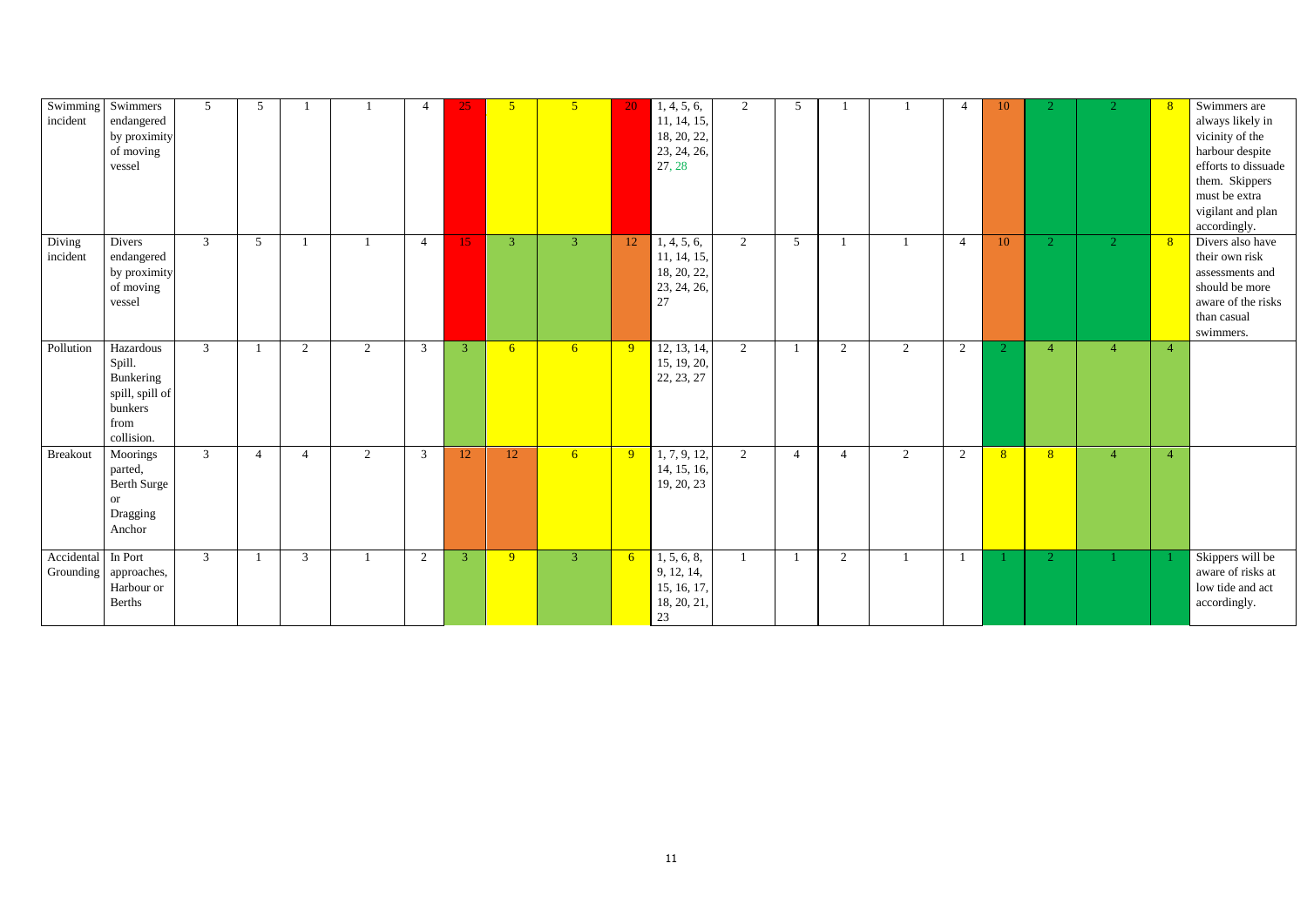# **Marine Navigation Risk Assessment – Commercial Fishing Vessel**

|                                           |                                                                                            |                |                 |                 |             | <b>Inherent Risk</b> |           |                 |                                         |    |                                                                   |                       | Residual Risk  |                 |                                         |                |                 |                |                    |                 |                                                                                                                                                                    |
|-------------------------------------------|--------------------------------------------------------------------------------------------|----------------|-----------------|-----------------|-------------|----------------------|-----------|-----------------|-----------------------------------------|----|-------------------------------------------------------------------|-----------------------|----------------|-----------------|-----------------------------------------|----------------|-----------------|----------------|--------------------|-----------------|--------------------------------------------------------------------------------------------------------------------------------------------------------------------|
|                                           |                                                                                            |                |                 |                 | Severity    |                      |           |                 | <b>Risk Rating</b>                      |    | Risk                                                              |                       |                |                 | Severity                                |                |                 |                | <b>Risk Rating</b> |                 |                                                                                                                                                                    |
| Hazard                                    | Description                                                                                | Likelihood     |                 | People Property | Environment |                      |           |                 | Media People Property Environment Media |    |                                                                   | Mitigation Likelihood |                | People Property | Environment   Media   People   Property |                |                 |                | Environment Media  |                 | Comments/Actions                                                                                                                                                   |
| Fire                                      | Fire aboard.                                                                               | $\mathbf{3}$   | $5\overline{)}$ | 5 <sup>5</sup>  | 2           | $\overline{4}$       | <b>15</b> | 15 <sub>1</sub> | 6 <sup>6</sup>                          | 12 | 2, 11, 12,<br>14, 15, 18,<br>$22\,$                               | 2                     | 5              | $5\overline{)}$ | 2                                       | $\overline{4}$ | 10              | 10             | $\overline{4}$     | 8               | Not possible<br>to remove<br>risk of fire<br>from vessels<br>totally. The<br>consequences<br>may be<br>severe.                                                     |
| Collision<br>With fixed side of<br>object | With either<br>Harbour<br>entrance,<br>Pier/Berths<br>or vessels<br>made fast<br>alongside | $\mathfrak{Z}$ | $\overline{4}$  | $\overline{4}$  | 2           | 3                    | 12        | 12              | 6 <sup>1</sup>                          | 9  | 2, 4, 5, 6,<br>12, 14, 15,<br>18, 19, 22,<br>23, 24               | 2                     | 2              | 2               |                                         |                | $\overline{4}$  | $\overline{4}$ | $\overline{2}$     | $\vert 2 \vert$ | Any collision<br>likely to be low<br>speed with<br>minimal damage                                                                                                  |
| Collision                                 | With Leisure<br>Vessel                                                                     | $\mathbf{3}$   | $5\overline{)}$ | $5\overline{)}$ |             | $\mathfrak{Z}$       | 15        | 15 <sub>1</sub> | $\mathbf{3}$                            | -9 | 2, 3, 4, 5,<br>6, 14, 15,<br>18, 19, 20,<br>22, 23, 24,<br>25,    | 2                     | $\overline{3}$ | 2               |                                         | 2              | $6\overline{6}$ | $\overline{4}$ | $\vert 2 \vert$    | $\overline{4}$  | Any collision<br>likely to be low<br>speed with<br>minimal damage<br>Passengers with no<br>seagoing<br>experience may be<br>at slightly higher<br>risk than crew.  |
| Collision                                 | With<br>Commercial<br>Trip Vessel<br>or another<br>Commercial<br>Fishing<br>Vessel         | $\mathfrak{Z}$ | $5\overline{)}$ | $5\overline{)}$ | 2           | $\overline{4}$       | 15        | 15 <sub>1</sub> | 6 <sup>1</sup>                          | 12 | 1, 2, 4, 5,<br>6, 11, 12,<br>14, 15, 18,<br>19, 22, 23,<br>24, 25 | $\overline{2}$        | $\overline{3}$ | 2               |                                         | 2              | 6               | $\overline{4}$ | $\overline{2}$     | $\overline{4}$  | Any collision<br>likely to be low<br>speed with<br>minimal damage.<br>Passengers with no<br>seagoing<br>experience may be<br>at slightly higher<br>risk than crew. |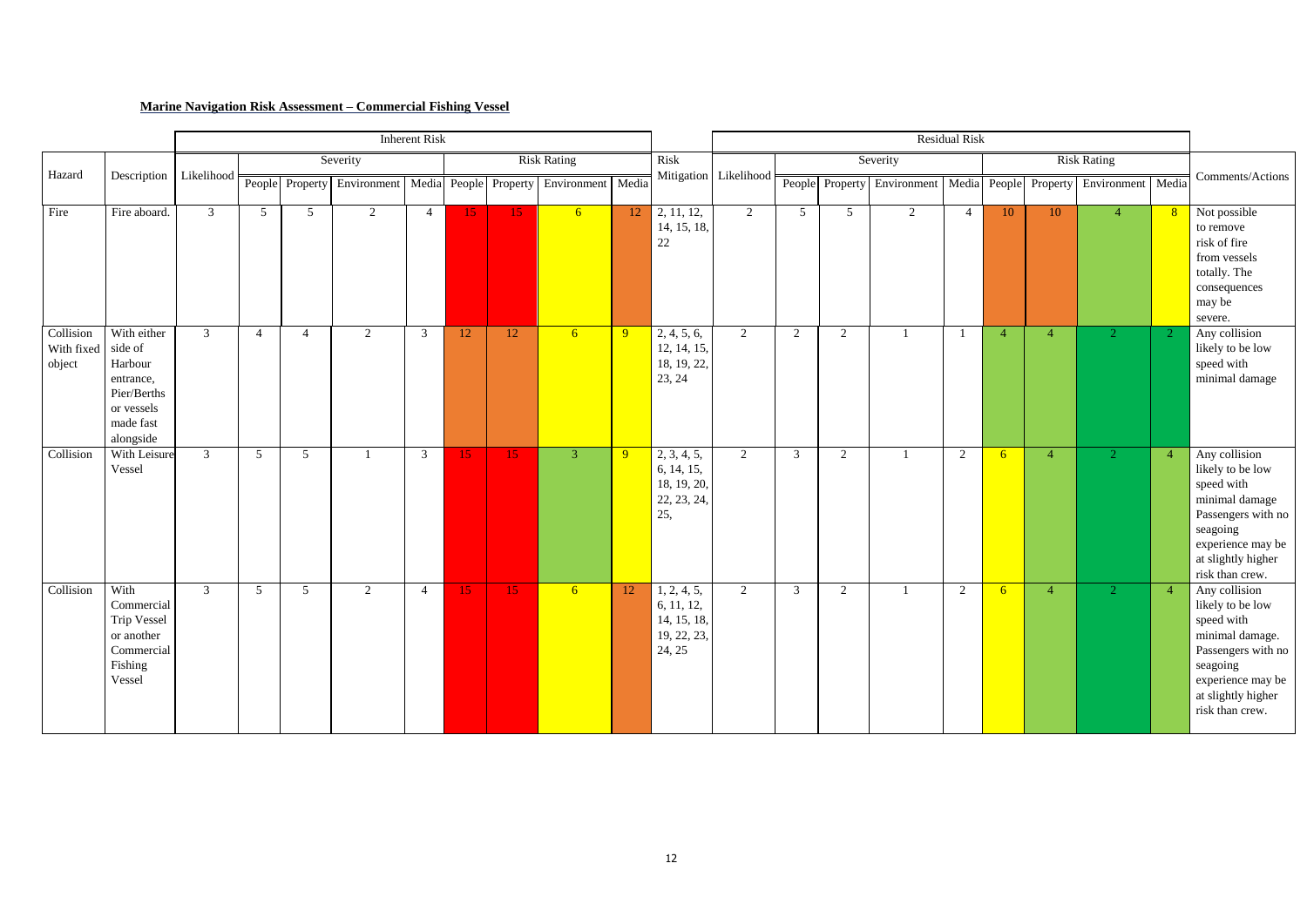| Swimming Swimmers<br>incident | endangered<br>by proximity<br>of moving<br>vessel                                    | 5 <sup>5</sup> | 5 <sup>5</sup>  |                |                |                | 25             | 5 <sup>5</sup> | 5 <sup>5</sup>  | 20              | 2, 4, 5, 6,<br>11, 14, 15,<br>18, 20, 22,<br>23, 24, 26,<br>27, 28 | $\overline{2}$ | 5 <sup>5</sup>  |                |   |                | 10             |                |                | 8              | Swimmers are<br>always likely in<br>vicinity of the<br>harbour despite<br>efforts to dissuade<br>them. Skippers<br>must be extra<br>vigilant and plan<br>accordingly. |
|-------------------------------|--------------------------------------------------------------------------------------|----------------|-----------------|----------------|----------------|----------------|----------------|----------------|-----------------|-----------------|--------------------------------------------------------------------|----------------|-----------------|----------------|---|----------------|----------------|----------------|----------------|----------------|-----------------------------------------------------------------------------------------------------------------------------------------------------------------------|
| Diving<br>incident            | Divers<br>endangered<br>by proximity<br>of moving<br>vessel                          | $\mathfrak{Z}$ | $5\overline{)}$ |                |                | $\overline{4}$ | 15             | 3 <sup>1</sup> | $\overline{3}$  | 12              | 2, 4, 5, 6,<br>11, 14, 15,<br>18, 20, 22,<br>23, 24, 26,<br>27     | 2              | $5\overline{)}$ |                |   | $\overline{4}$ | 10             | $\overline{2}$ | $\overline{2}$ | 8 <sup>°</sup> | Divers also have<br>their own risk<br>assessments and<br>should be more<br>aware of the risks<br>than casual<br>swimmers.                                             |
| Pollution                     | Hazardous<br>Spill.<br>Bunkering<br>spill, spill of<br>bunkers<br>from<br>collision. | $\mathfrak{Z}$ |                 | 2              | $\overline{2}$ | $\mathfrak{Z}$ | $\mathbf{3}$   | 6 <sup>1</sup> | 6 <sup>6</sup>  | $\overline{9}$  | 12, 13, 14,<br>15, 19, 20,<br>22, 23, 27                           | $\overline{2}$ |                 | 2              | 2 | 2              | $\overline{2}$ | $\overline{4}$ | $\overline{4}$ | $\overline{4}$ |                                                                                                                                                                       |
| <b>Breakout</b>               | Moorings<br>parted,<br><b>Berth Surge</b><br><sub>or</sub><br>Dragging<br>Anchor     | 3 <sup>1</sup> | $\overline{4}$  | $\overline{4}$ | $\overline{2}$ | $\mathfrak{Z}$ | 12             | 12             | $6\overline{6}$ | $\overline{9}$  | 2, 7, 9, 12,<br>14, 15, 16,<br>19, 20, 23                          | $\overline{2}$ | $\overline{4}$  | $\overline{4}$ | 2 | 2              | 8 <sup>°</sup> | 8 <sup>°</sup> | $\overline{4}$ | $\overline{4}$ |                                                                                                                                                                       |
| Accidental In Port            | Grounding   approaches,<br>Harbour or<br>Berths                                      | 3 <sup>7</sup> |                 | $\overline{3}$ |                | 2              | 3 <sup>1</sup> | 9              | $\overline{3}$  | $6\overline{6}$ | 2, 5, 6, 8,<br>9, 12, 14,<br>15, 16, 17,<br>18, 20, 21,<br>$23\,$  | - 1            |                 | 2              |   | $\overline{1}$ |                |                |                |                | Skippers will be<br>aware of risks at<br>low tide and act<br>accordingly.                                                                                             |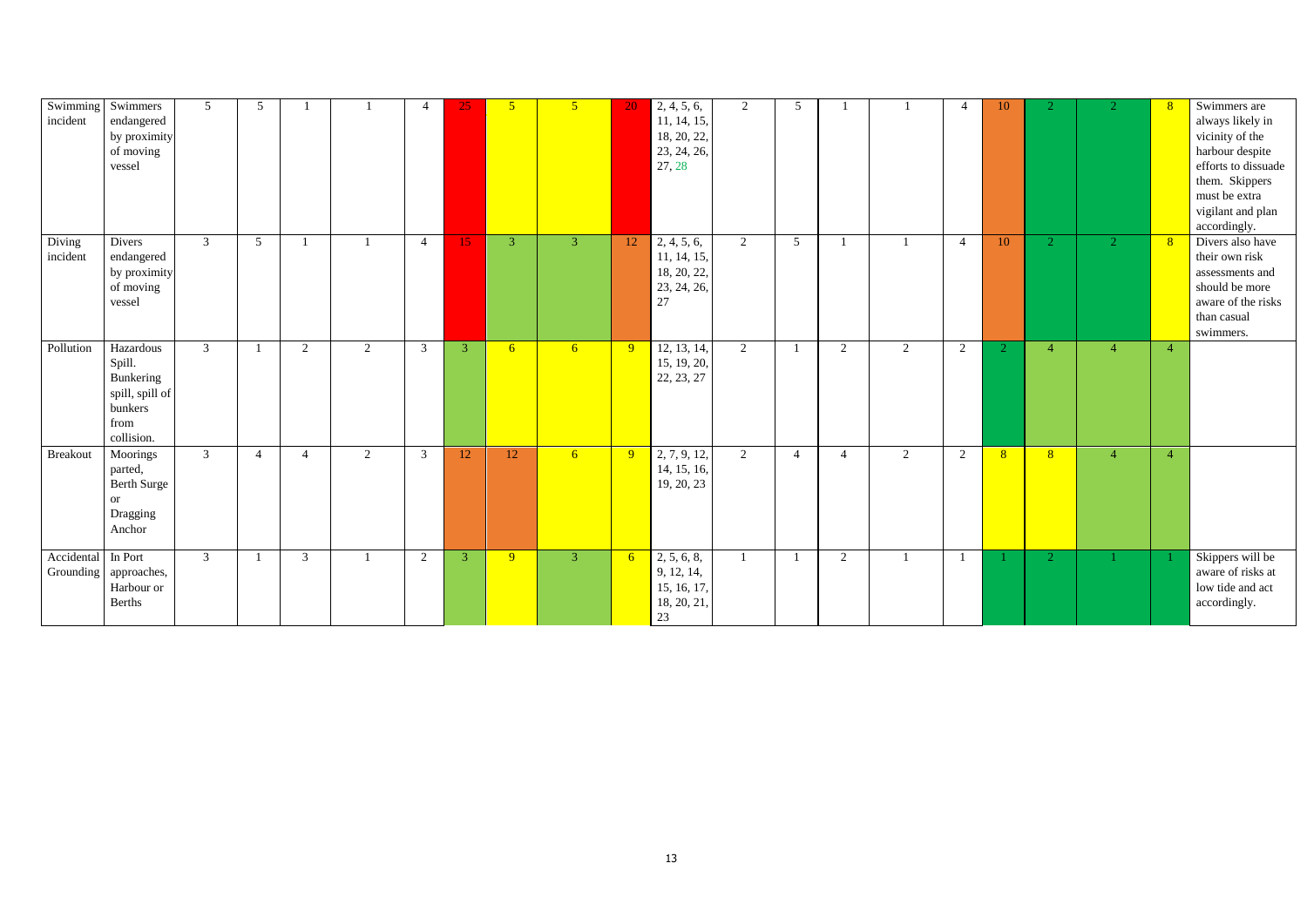# **Marine Navigation Risk Assessment – Leisure Vessel**

|                                   |                                                                                                       |                          |                 |                 |                                   | <b>Inherent Risk</b> |                 |                 |                    |                | <b>Residual Risk</b>                                           |                       |                 |                 |                |                |                |                |                                                       |                |                                                                                                                                                                    |
|-----------------------------------|-------------------------------------------------------------------------------------------------------|--------------------------|-----------------|-----------------|-----------------------------------|----------------------|-----------------|-----------------|--------------------|----------------|----------------------------------------------------------------|-----------------------|-----------------|-----------------|----------------|----------------|----------------|----------------|-------------------------------------------------------|----------------|--------------------------------------------------------------------------------------------------------------------------------------------------------------------|
|                                   |                                                                                                       |                          |                 |                 | Severity                          |                      |                 |                 | <b>Risk Rating</b> |                | Risk                                                           |                       |                 |                 | Severity       |                |                |                | <b>Risk Rating</b>                                    |                |                                                                                                                                                                    |
| Hazard                            |                                                                                                       | Description   Likelihood |                 |                 | People Property Environment Media |                      |                 | People Property | Environment Media  |                |                                                                | Mitigation Likelihood |                 | People Property |                |                |                |                | Environment   Media   People   Property   Environment | Media          | Comments/Actions                                                                                                                                                   |
| Fire                              | Fire aboard.                                                                                          | $\mathbf{3}$             | $5\overline{)}$ | 5 <sup>5</sup>  | 2                                 | $\overline{4}$       | 15              | <b>15</b>       | 6 <sup>1</sup>     | 12             | 1, 11, 12,<br>14, 15, 18,<br>$22\,$                            | 2                     | $5\overline{)}$ | 5 <sup>5</sup>  | $\overline{2}$ | $\overline{4}$ | 10             | 10             | $\overline{4}$                                        | -8             | Not possible<br>to remove<br>risk of fire<br>from vessels<br>totally. The<br>consequences<br>may be<br>severe.                                                     |
| Collision<br>With fixed<br>object | With either<br>side of<br>Harbour<br>entrance,<br>Pier/Berths<br>or vessels<br>made fast<br>alongside | $\mathfrak{Z}$           | $\overline{4}$  | $\overline{4}$  | 2                                 | $\mathfrak{Z}$       | 12              | 12              | 6 <sup>1</sup>     | $\overline{9}$ | 1, 4, 5, 6,<br>12, 14, 15,<br>18, 19, 22,<br>23                | $\overline{2}$        | 2               | 2               |                |                | $\overline{4}$ | $\overline{4}$ | $\mathbf{2}^{\circ}$                                  | $\mathbf{2}$   | Any collision<br>likely to be low<br>speed with<br>minimal damage                                                                                                  |
| Collision                         | With<br>Leisure<br>Vessel                                                                             | $\mathfrak{Z}$           | $5\overline{)}$ | $5\overline{)}$ |                                   | $\mathbf{3}$         | 15              | 15              | $\overline{3}$     | <b>9</b>       | 1, 3, 4, 5,<br>6, 14, 15,<br>18, 19, 20,<br>22, 23, 24,<br>25, | 2                     | $\mathfrak{Z}$  | 2               |                | 2              | 6              | $\overline{4}$ | $\overline{2}$                                        | $\overline{4}$ | Any collision<br>likely to be low<br>speed with<br>minimal damage<br>Passengers with no<br>seagoing<br>experience may be<br>at slightly higher<br>risk than crew.  |
| Collision                         | With<br>another<br>Commercial<br>Trip Vessel<br><b>or</b><br>Commercial<br>Fishing<br>Vessel          | $\mathfrak{Z}$           | $5\overline{)}$ | $\overline{5}$  | 2                                 | $\overline{4}$       | 15 <sup>2</sup> | 15              | 6 <sup>1</sup>     | 12             | 1, 2, 4, 5,<br>6, 11, 12,<br>14, 15, 18,<br>19, 22, 23,<br>25  | $\overline{2}$        | 3               | 2               |                | 2              | 6              | $\overline{4}$ | 2 <sup>1</sup>                                        | -4             | Any collision<br>likely to be low<br>speed with<br>minimal damage.<br>Passengers with no<br>seagoing<br>experience may be<br>at slightly higher<br>risk than crew. |